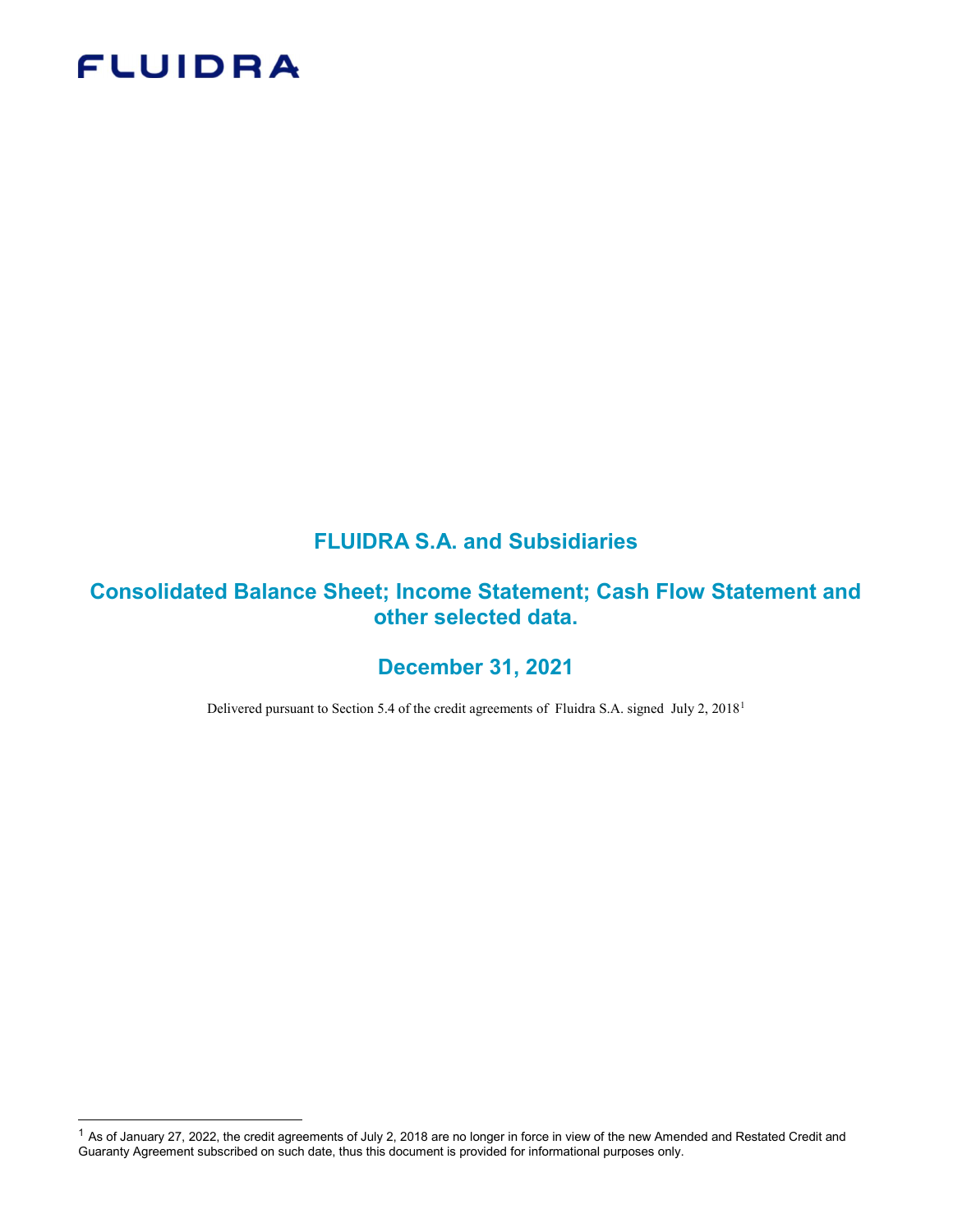#### Nature and principal activies of the Group.

Fluidra, S.A. (hereinafter the Company) was incorporated as a limited liability company for an indefinite period in Girona on October 3, 2002 under the name Aquaria de Inv. Corp., S.L., and changed to its current name on September 17, 2007.

The Company's corporate purpose and activity consists in the holding and use of equity shares, securities and other stock, and advising, managing and administering the companies in which the Company holds an ownership interest.

The Company is domiciled at Avenida Alcalde Barnils, nº 69, in Sant Cugat del Vallés (Barcelona).

The Group's activities consist in the manufacture and distribution of equipment, accessories and consumables for swimmingpools, irrigation and water treatment.

Fluidra, S.A. is the parent company of the Group comprising the subsidiaries detailed in the accompanying Appendix I of the consolidated financial statements for the year 2020 (hereinafter Fluidra Group or the Group). Additionally, the Group holds ownership interests in other entities, which are also detailed in Appendix I.

Fluidra´s share capital consists of 112.629.070 ordinary shares with a par value of Euro 1 each, fully subscribed. On October 31, 2007, the "Company" completed its initial public offering process through the public offering of 44.082.943 ordinary shares with a par value of Euro 1 each.

These shares representing share capital are listed on the Barcelona and Madrid stock exchanges, and also on the continuous market.

On July 2, 2018 Fluidra, S.A. carried out a capital increase for a nominal amount of Euro 83.000.000 by issuing and circulating 83,000,000 new ordinary shares of Euro 1 par value each, which were fully subscribed by the sole shareholder of Piscine Luxembourg Holdings 2 S.à r.l. (penultimate holder of the Luxembourgian company Zodiac Pool Solutions S.à.r.l. holding company of the Zodiac Group) without entitlement, as per article 304.2 of the Spanish Corporations Act, to any preferential subscription rights. The difference between the fair value of the equity received by Fluidra, S.A. by virtue of the merger and the par value of the new shares was allocated to share premium.

#### Basis of Preparation

This Balance Sheet, Income Statement and Cash Flow Statement have been prepared from the accounting records of Fluidra, S.A. and the companies included in the Group, according to the going concern principle. This Balance Sheet, Income Statement and Cash Flow Statement have been prepared in accordance with the International Financial Reporting Standards. These financial statements do not include all disclosures required for annual financial statements, nor for IAS 34 "Interirm Financial Reporting" as adopted by the European Union (IFRS-EU) and shall be read together with the consolidated financial statements for the years ended December 31, 2020 and 2019 prepared in accordance to IFRS-EU.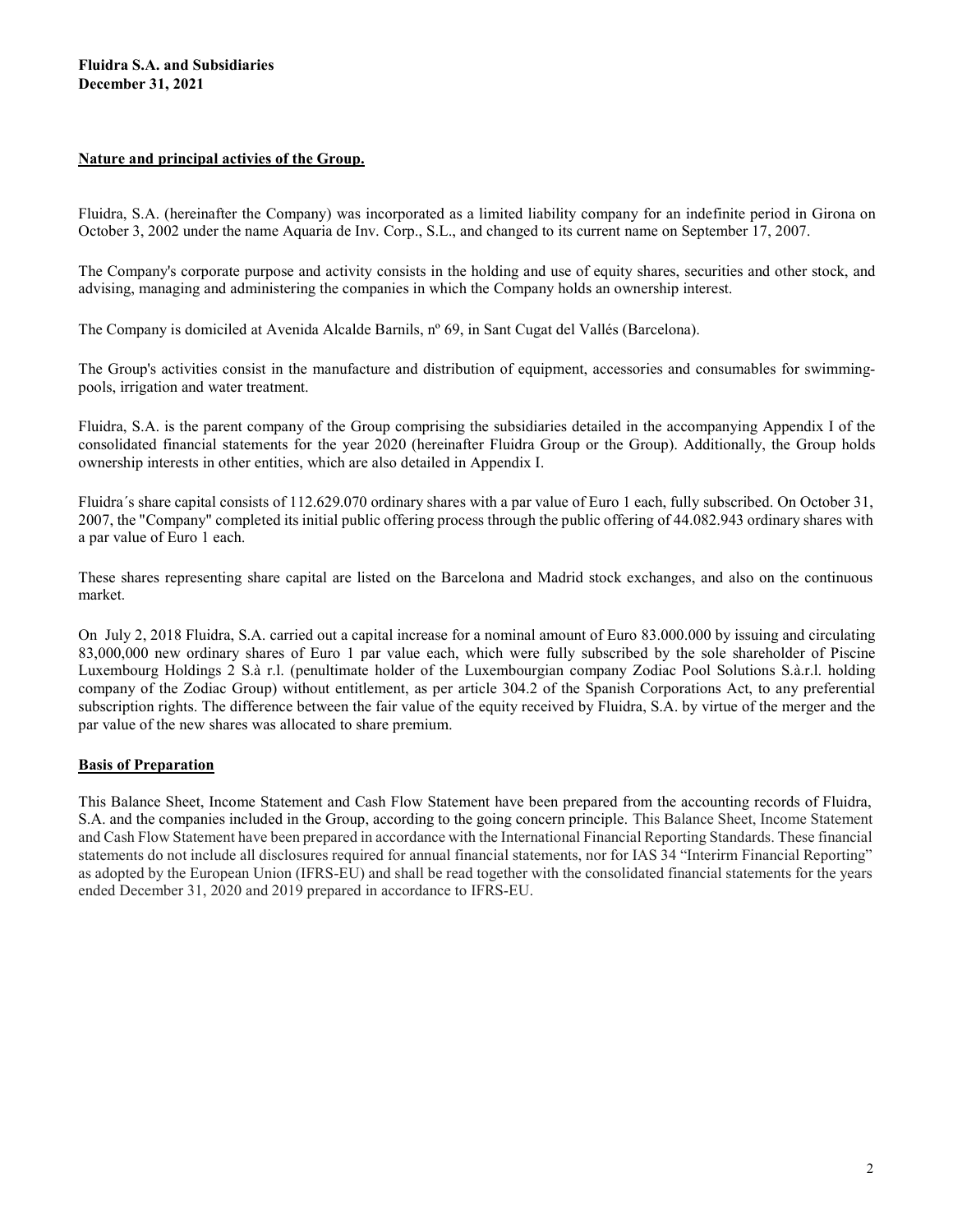#### Selected Definitions

Consolidated Adjusted EBITDA ("EBITDA"): represents the Group's operating result before depreciation, amortization, impairment losses, and unusual and non-recurring adjustments, as defined in Fluidra's credit agreements.

Consolidated Total Debt: as defined in Fluidra´s credit agreements, it means the aggregate principal amount of funded Indebtness of Holdings and its Restricted Subsidiaries outstanding on such date and determined on a consolidation basis.

The Group in the annual financial statements includes a definition for EBITDA (referred to as Reported EBITDA) and Net Financial Debt. These two magnitudes are periodically reported to shareholders and included in the annual financial statements, therefore we have included a reconciliation between them and those required by the credit agreements mentioned above.

### **Business Overview**

For the Business Overview please refer to www.fluidra.com - Shareholders and Investors - Regulatory Filings – 2021 4th Quarter Results.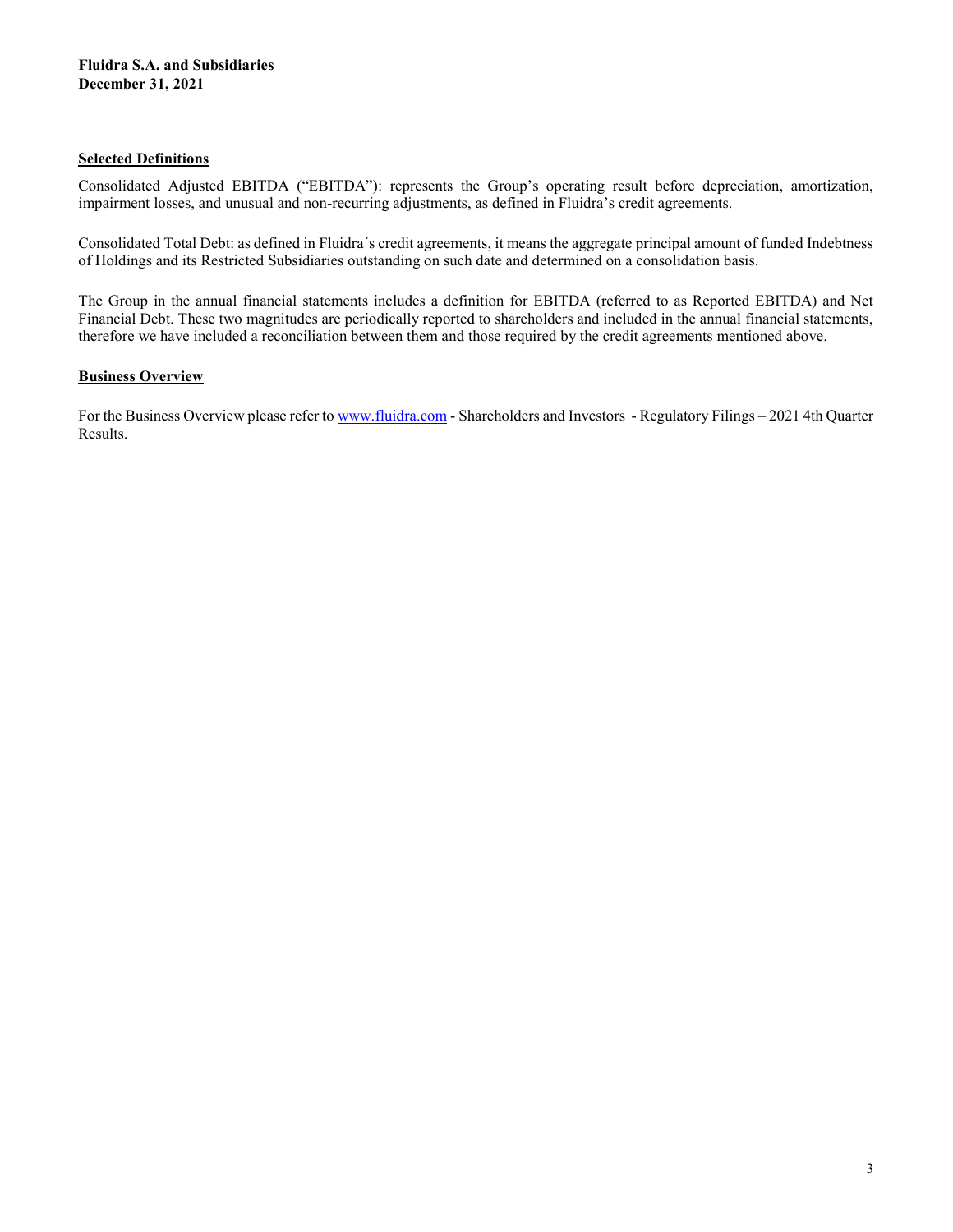### BALANCE SHEET

| idra S.A. and Subsidiaries                                                                 |                      |                                    |
|--------------------------------------------------------------------------------------------|----------------------|------------------------------------|
|                                                                                            |                      |                                    |
|                                                                                            |                      |                                    |
| ember 31, 2021                                                                             |                      |                                    |
| <b>BALANCE SHEET</b>                                                                       |                      |                                    |
| (Thousands of Euros)                                                                       |                      |                                    |
| <b>Assets</b>                                                                              | 31/12/2021           | 31/12/2020                         |
| <b>Fixed Assets</b>                                                                        | 160.673              | 117.941                            |
| <b>Investment Property</b>                                                                 | 2.139                | 2.940                              |
| Goodwill<br>Other Intangible Assets                                                        | 1.316.466<br>899.726 | 1.075.483<br>641.717               |
| Rights of Use<br>Equity-Accounted Investments                                              | 151.599<br>735       | 101.714<br>$28\,$                  |
| Non-Current Financial Assets<br>Other Receivables                                          | 4.452<br>3.770       | 4.384<br>3.680                     |
| Deferred Tax Assets                                                                        | 111.080              | 90.389                             |
| Total non-current assets                                                                   | 2.650.640            | 2.038.276                          |
| Non-current assets held for sale                                                           | 4.934                | $\overline{\phantom{a}}$           |
| Inventories<br>Trade and other receivables                                                 | 494.014<br>256.651   | 281.838<br>249.341                 |
| Other current financial assets<br>Derivative financial instruments                         | 10.794<br>491        | 10.867<br>$10\,$                   |
| Cash and cash equivalents                                                                  | 87.808               | 225.631                            |
| Total current assets                                                                       | 854.692              | 767.687                            |
| TOTAL ASSETS                                                                               | 3.505.332            | 2.805.963                          |
| Equity                                                                                     |                      |                                    |
| Share Capital                                                                              | 195.629              | 195.629                            |
| Share Premium<br>Retained earnings and other reserves                                      | 1.148.591<br>435.971 | 1.148.591<br>227.648               |
| Interim dividend                                                                           | $\blacksquare$       | (40.752)                           |
| Treasury shares<br>Other comprehensive income                                              | (168.491)<br>2.384   | (35.841)<br>(73.969)               |
| Equity attributed to equity holders of the parent                                          | 1.614.084            | 1.421.306                          |
| Non-controlling interests                                                                  | 8.349                | 6.734                              |
|                                                                                            |                      |                                    |
| Total equity<br>Liabilities                                                                | 1.622.433            | 1.428.040                          |
| Debt with Financial Institutions                                                           | 696.041              | 671.102                            |
| Lease liabilities<br>Derivative financial instruments                                      | 136.526<br>7.191     | 91.694<br>15.987                   |
| Deferred tax liabilities                                                                   | 221.938              | 165.365                            |
| Provisions<br>Government grants                                                            | 13.034<br>217        | 13.636<br>241                      |
| Other non-current liabilities                                                              | 9.918                | 18.602                             |
| Total non-current liabilities                                                              | 1.084.865            | 976.627                            |
| Liabilities linked to non-current assets held for sale<br>Debt with Financial Institutions | 1.686<br>301.957     | $\overline{\phantom{a}}$<br>20.013 |
| Lease liabilities                                                                          | 31.141               | 22.454                             |
| Trade and other payables<br>Provisions                                                     | 412.239<br>50.830    | 319.696<br>37.602                  |
| Derivative financial instruments                                                           | 181                  | 1.531                              |
| Total current liabilities                                                                  | 798.034              | 401.296                            |
| TOTAL EQUITY AND LIABILITIES                                                               | 3.505.332            | 2.805.963                          |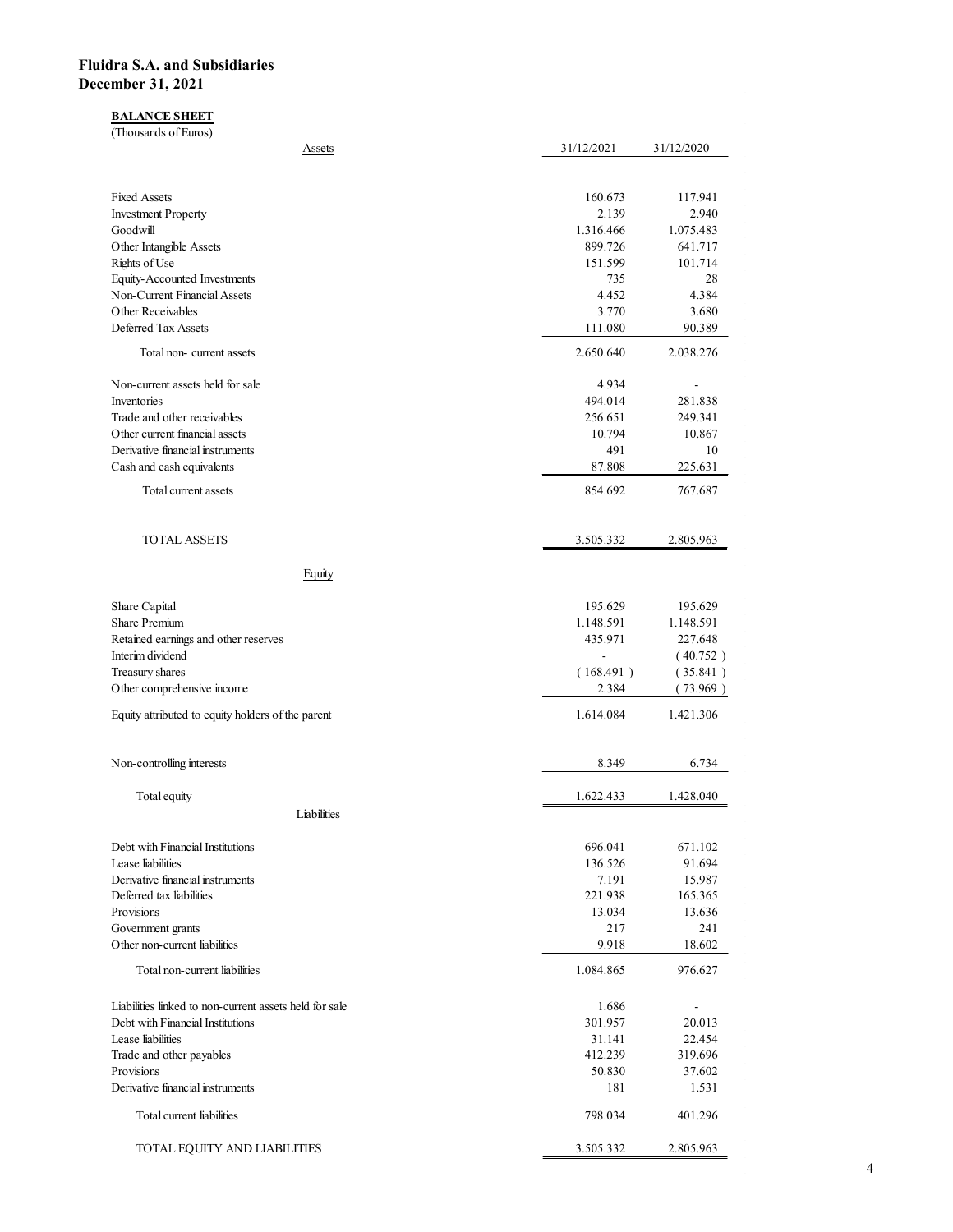| dra S.A. and Subsidiaries                                                                          |                          |                          |
|----------------------------------------------------------------------------------------------------|--------------------------|--------------------------|
|                                                                                                    |                          |                          |
|                                                                                                    |                          |                          |
|                                                                                                    |                          |                          |
|                                                                                                    |                          |                          |
|                                                                                                    |                          |                          |
|                                                                                                    |                          |                          |
|                                                                                                    |                          |                          |
|                                                                                                    |                          |                          |
|                                                                                                    |                          |                          |
| ember 31, 2021                                                                                     |                          |                          |
|                                                                                                    |                          |                          |
| (Thousands of Euros)                                                                               | 31/12/2021               | 31/12/2020               |
|                                                                                                    |                          |                          |
|                                                                                                    |                          |                          |
| Operating Income                                                                                   |                          |                          |
| Sales of goods and finished products                                                               | 2.186.919                | 1.488.108                |
| Revenues from Services Rendered                                                                    | 31.659                   | 22.752                   |
| Work perfomed by the Group and capitalised as non-current assets<br>Total operating income         | 15.106<br>2.233.684      | 14.848<br>1.525.708      |
|                                                                                                    |                          |                          |
| Operating expenses                                                                                 |                          |                          |
| Changes in Inventories of Finished Goods and Work in Progress                                      |                          |                          |
| and Consumables of Raw Materials                                                                   | (1.031.424)              | (702.053)                |
| Employee Benefits Expense                                                                          | (363.731)                | (272.436)                |
| Depreciation and amortization expenses and impairment losses                                       | (124.698)                | (117.981)                |
| Other operating expenses<br>Total operating expenses                                               | (332.517)<br>(1.852.370) | (248.789)<br>(1.341.259) |
|                                                                                                    |                          |                          |
| Other profit / (loss)                                                                              |                          |                          |
| Profit / (loss) from sale of fixed assets                                                          | 349                      | (386)                    |
| Total other profit / (loss)                                                                        | 349                      | (386)                    |
|                                                                                                    |                          |                          |
| Operating profit                                                                                   | 381.663                  | 184.063                  |
|                                                                                                    |                          |                          |
| Finance income / (expenses)                                                                        |                          |                          |
| Finance income                                                                                     | 2.612                    | 7.378                    |
| Finance expenses                                                                                   | (35.383)                 | (37.927)                 |
| Financial Expenses of Lease Liabilities                                                            | (5.465)                  | (4.861)                  |
| Exchange gains / (losses)<br>Net financial income / (expense)                                      | (5.943)<br>(44.179)      | (9.660)<br>(45.070)      |
|                                                                                                    |                          |                          |
| Share in profit / (loss) for the year                                                              |                          |                          |
| from investments accounted for using the equity                                                    | $\overline{5}$           | 28                       |
| Profit / (loss) before tax from continuing operations                                              | 337.489                  | 139.021                  |
| Income tax expense                                                                                 | (81.521)                 | (39.118)                 |
|                                                                                                    |                          |                          |
| Profit / (loss) after tax from continuing operations                                               | 255.968                  | 99.903                   |
| Profit / (loss) after tax from discontinued operations                                             | $\overline{\phantom{a}}$ | $\sim$                   |
| CONSOLIDATED PROFIT / (LOSS) AFTER TAX                                                             | 255.968                  | 99.903                   |
|                                                                                                    |                          |                          |
| Profit attributed to non-controlling interest<br>Profit attributed to equity holders of the parent | 3.605                    | 3.515                    |
|                                                                                                    | 252.363                  | 96.388                   |
| From continuing operations                                                                         | 252.363                  | 96.388                   |
| From discontinued operations                                                                       |                          | $\overline{\phantom{a}}$ |
| <b>EBITDA</b>                                                                                      | 506.366                  | 302.072                  |
|                                                                                                    |                          |                          |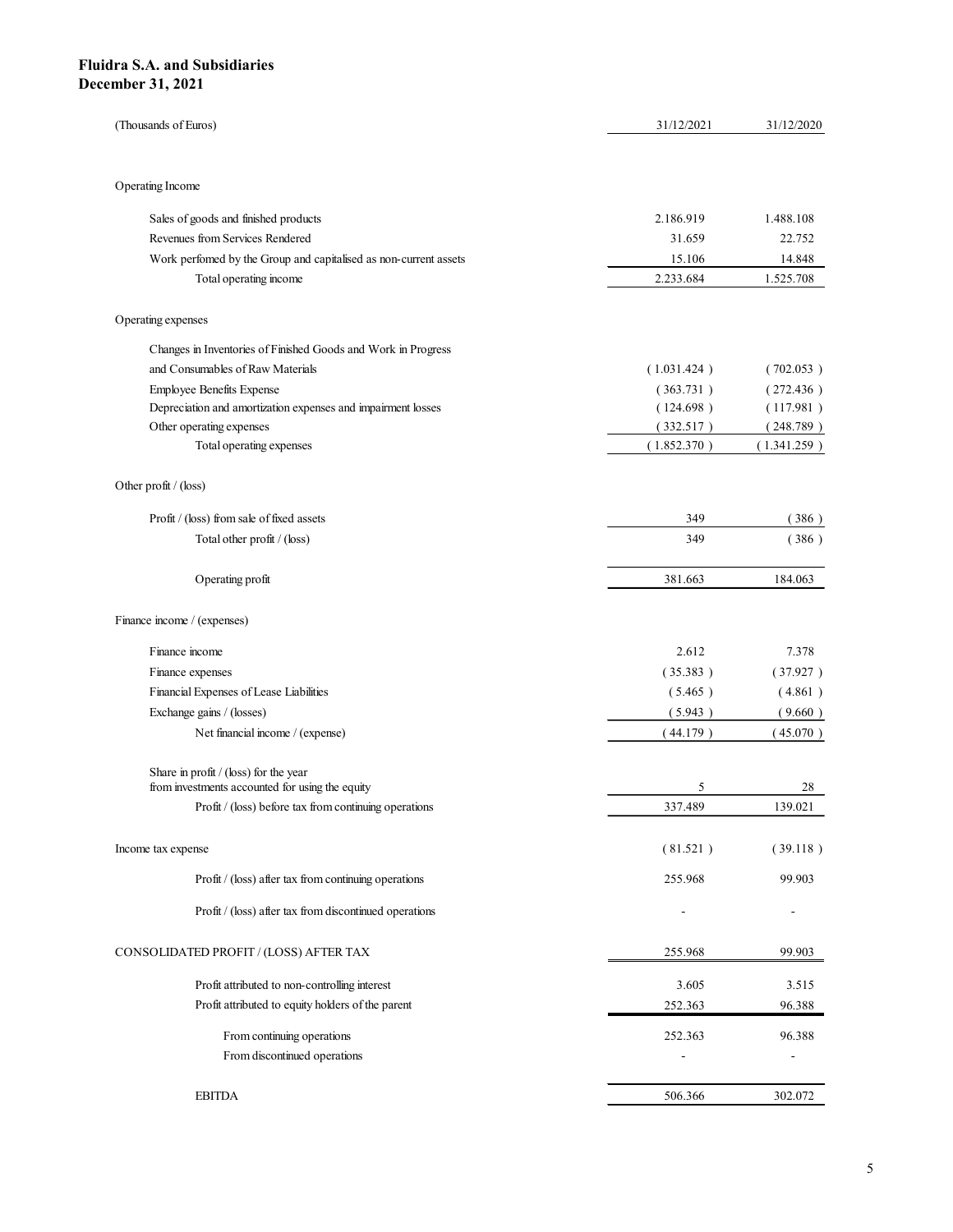| uidra S.A. and Subsidiaries          |                                                                                            |                  |              |
|--------------------------------------|--------------------------------------------------------------------------------------------|------------------|--------------|
| cember 31, 2021                      |                                                                                            |                  |              |
|                                      |                                                                                            |                  |              |
|                                      |                                                                                            |                  |              |
|                                      |                                                                                            |                  |              |
|                                      |                                                                                            |                  |              |
| (Thousands of Euros)                 |                                                                                            | 31/12/2021       | 31/12/2020   |
|                                      |                                                                                            |                  |              |
| Cash flows from operating activities |                                                                                            |                  |              |
| Profit of the year before tax        |                                                                                            | 337.489          | 139.021      |
| Adjustments for:                     |                                                                                            |                  |              |
|                                      | Amortization and depreciation                                                              | 122.602          | 116.326      |
|                                      | Adjustments due to impairment of receivables                                               | 361              | 3.720        |
|                                      | Provision for / (reversal of) impairment losses on assets                                  | 2.096            | 1.655        |
|                                      | Provision for / (reversal of) impairment losses on financial assets                        | 342              | 493          |
|                                      | Provision for / (reversal of) impairment losses on risks and expenses                      | 8.994            | 11.936       |
|                                      | Provision for / (reversal of) impairment losses on inventories                             | 683              | 47           |
|                                      | Income from financial assets                                                               | (661)            | (5.318)      |
|                                      | Finance cost                                                                               | 37.767           | 40.425       |
|                                      | (Profit) / Loss from the sale of associates                                                | (123)            | $\mathbf{0}$ |
|                                      | Exchange (gains) / losses                                                                  | 5.943            | 9.660        |
|                                      | Share in profit / (loss) for the year from associates accounted for using equity method    | (5)              | (28)         |
|                                      | (Profit) / loss from the sale of property, plant and equipment and other intangible assets | (349)            | 295          |
|                                      | (Profit)/losses on the sale of subsidiaries                                                | $\boldsymbol{0}$ | 91           |
|                                      | Government grants recognized in profit and loss                                            | (89)             | (86)         |
|                                      | Shared-based payment expenses                                                              | 26.505           | 9.091        |
|                                      | Adjustments to consideration given against gains/losses on business combinations           | 2.739            | (1.195)      |
|                                      | (Profit) $\frac{1}{1}$ losses from derivative financial instruments at fair value          | (1.828)          | 1.004        |
|                                      |                                                                                            |                  |              |
|                                      | Operating profit before changes in working capital                                         | 542.466          | 327.137      |
| translation differencies             | Change in working capital, excluding effects of acquisitions and currency                  |                  |              |
|                                      |                                                                                            |                  |              |
|                                      | Increase / (decrease) in trade and other receivables                                       | 31.917           | 55.909       |
|                                      | Increase / (decrease) in inventories                                                       | (171.661)        | (19.255)     |
|                                      | Increase / (decrease) in trade and other payables                                          | 70.516           | (2.189)      |
|                                      | Utilization of provisions                                                                  | (523)            | (195)        |
|                                      | Cash Flows from operating activities                                                       | 472.715          | 361.407      |
| Interest paid                        |                                                                                            | (33.810)         | (39.459)     |
| Interest received                    |                                                                                            | 628              | 5.306        |
|                                      |                                                                                            | (96.949)         | (35.190)     |
| Corporate income tax paid            |                                                                                            |                  |              |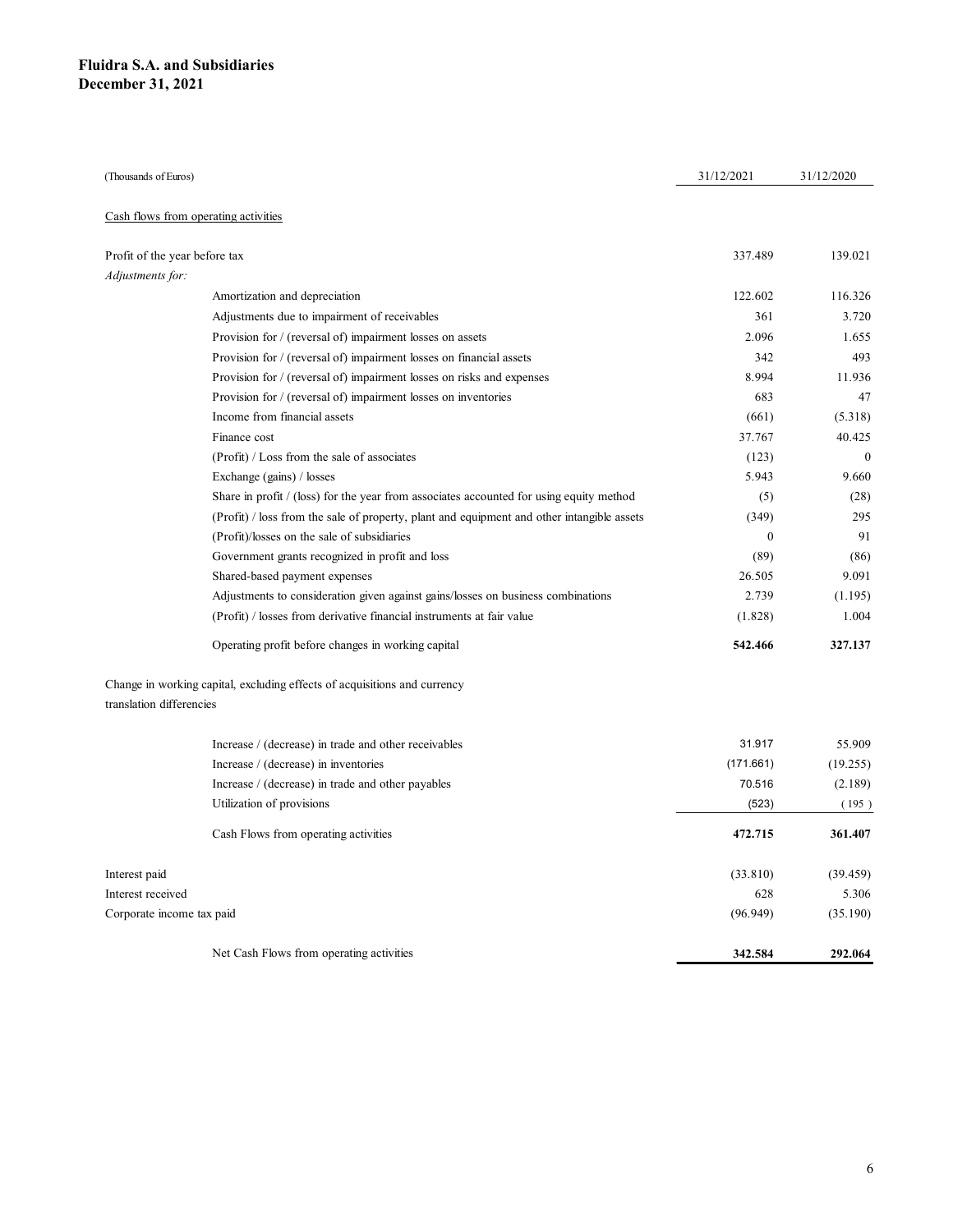| iidra S.A. and Subsidiaries<br>cember 31, 2021                               |            |            |
|------------------------------------------------------------------------------|------------|------------|
|                                                                              |            |            |
|                                                                              |            |            |
|                                                                              |            |            |
|                                                                              |            |            |
|                                                                              |            |            |
|                                                                              |            |            |
|                                                                              |            |            |
|                                                                              |            |            |
|                                                                              |            |            |
| Cash Flows from investing activities                                         | 31/12/2021 | 31/12/2020 |
| From the sale of property, plant and equipment                               | 1.780      | 655        |
| From the sale of other intangible assets                                     | 496        | 141        |
| From the sale of financial assets                                            | 7.547      | 3.406      |
| Proceeds from the sale of subsidiaries, net of cash used                     | $\sim$     | (344)      |
| Proceeds from the sale of subsidiaries in prior years                        | 105        | 730        |
| Acquisition of property, plant and equipment                                 | (42.869)   | (21.839)   |
| Acquisition of intangible assets                                             | (28.553)   | (19.476)   |
| Acquisition of other financial assets                                        | (6.765)    | (4.477)    |
| Payments for adquisitions of subsidiaries , net of cash and cash equivalents | (415.628)  | (10.637)   |
| Payments for acquisitions of subsidiaries in prior years                     | (20.215)   | (8.837)    |
| Net Cash Flows used in investing activities                                  | (504.102)  | (60.678)   |
| Cash Flows from financing activities                                         |            |            |
| Payments for repurchase of treasury shares                                   | (277.955)  | (37.735)   |
| Proceeds from the sale of treasury shares                                    | 191.848    | 21.815     |
|                                                                              |            |            |
| Proceeds from grants                                                         | 74         | 14         |
| Proceeds from bank financing                                                 | 385.430    | 42.976     |
| Payments from bank borrowings                                                | (177.392)  | (202.093)  |
| Lease liability payments                                                     | (26.238)   | (20.328)   |
| Dividends paid                                                               | (77.646)   | (42.817)   |
| Net Cash Flows from financing activities                                     | 18.121     | (238.168)  |
| Net increase / (decrease) in cash and cash equivalents                       | (143.397)  | (6.782)    |
| Cash and cash equivalents as of January 1, 2021                              | 225.631    | 242.240    |
| Effect of currency translation differences on cash                           | 7.884      | (9.827)    |
| Cash and cash equivalents as of December 31, 2021                            | 90.118     | 225.631    |
|                                                                              |            |            |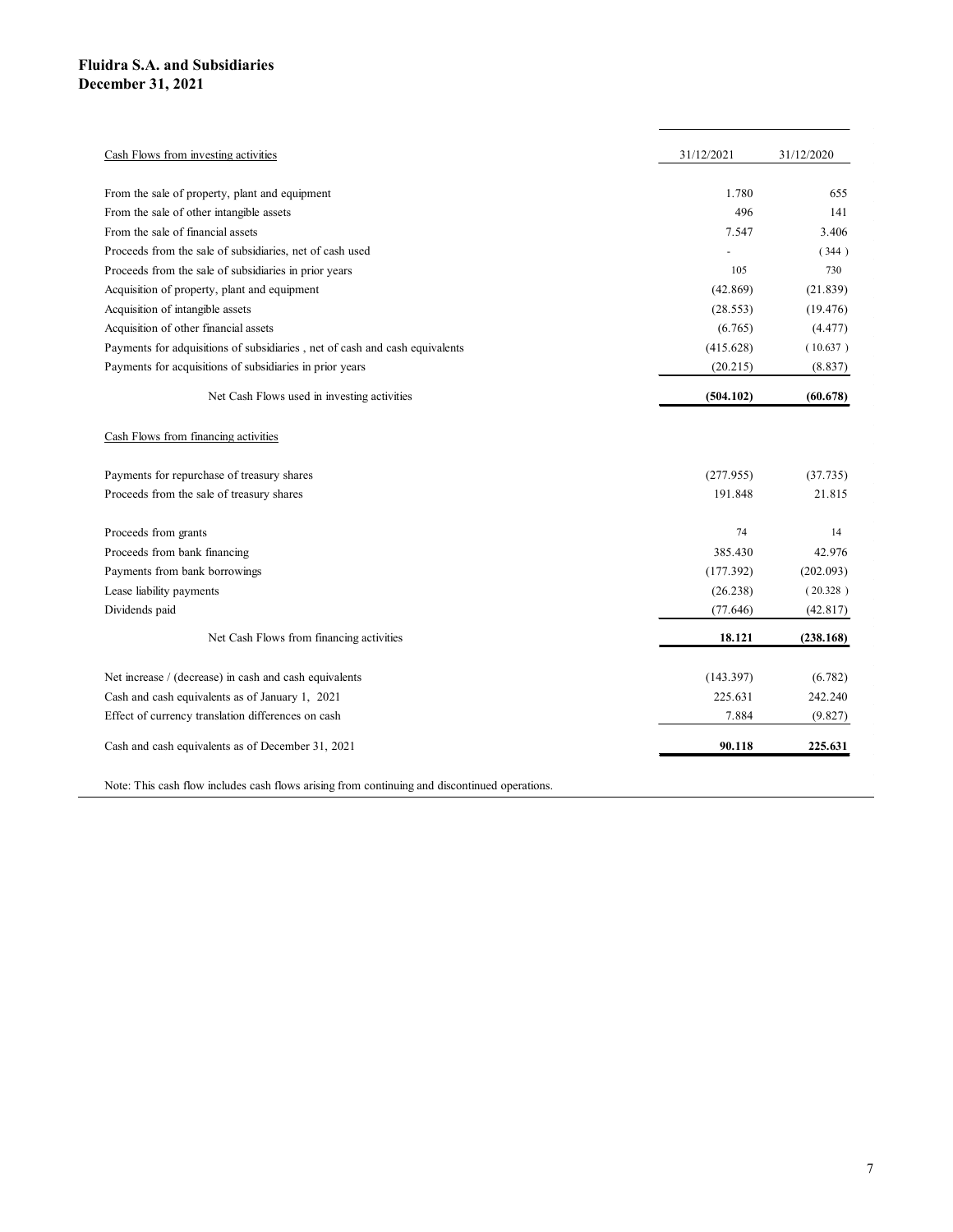### Calculation and Reconciliation of EBITDA

| <b>Fluidra S.A. and Subsidiaries</b>                          |                 |
|---------------------------------------------------------------|-----------------|
| December 31, 2021                                             |                 |
|                                                               |                 |
|                                                               |                 |
|                                                               |                 |
| <b>Calculation and Reconciliation of EBITDA</b>               |                 |
|                                                               |                 |
| (in millions of Euros)                                        | December 21 LTM |
| Net Profit attributed to equity holders of the parent company | 252,4           |
| Income Tax Expense                                            | 81,5            |
| Finance Income                                                | (2,6)           |
| Finance Costs                                                 | 40,8            |
| Exchange gains / (losses)                                     | 5,9             |
| Depreciation & Amortisation Expense & Impairment              | 124,7           |
| Minority Interest                                             | 3,6             |
| <b>Reported EBITDA</b>                                        | 506,4           |
| Integration related and other Non-Recurring Expenses          | 15,5            |
| Share based payment expense                                   | 26,5            |
| Run Rate synergies                                            | 0, 5            |
| Profit/Loss from sale of subsidiaries                         | 0,0             |
| <b>EBITDA January 21 - December 21</b>                        | 548,8           |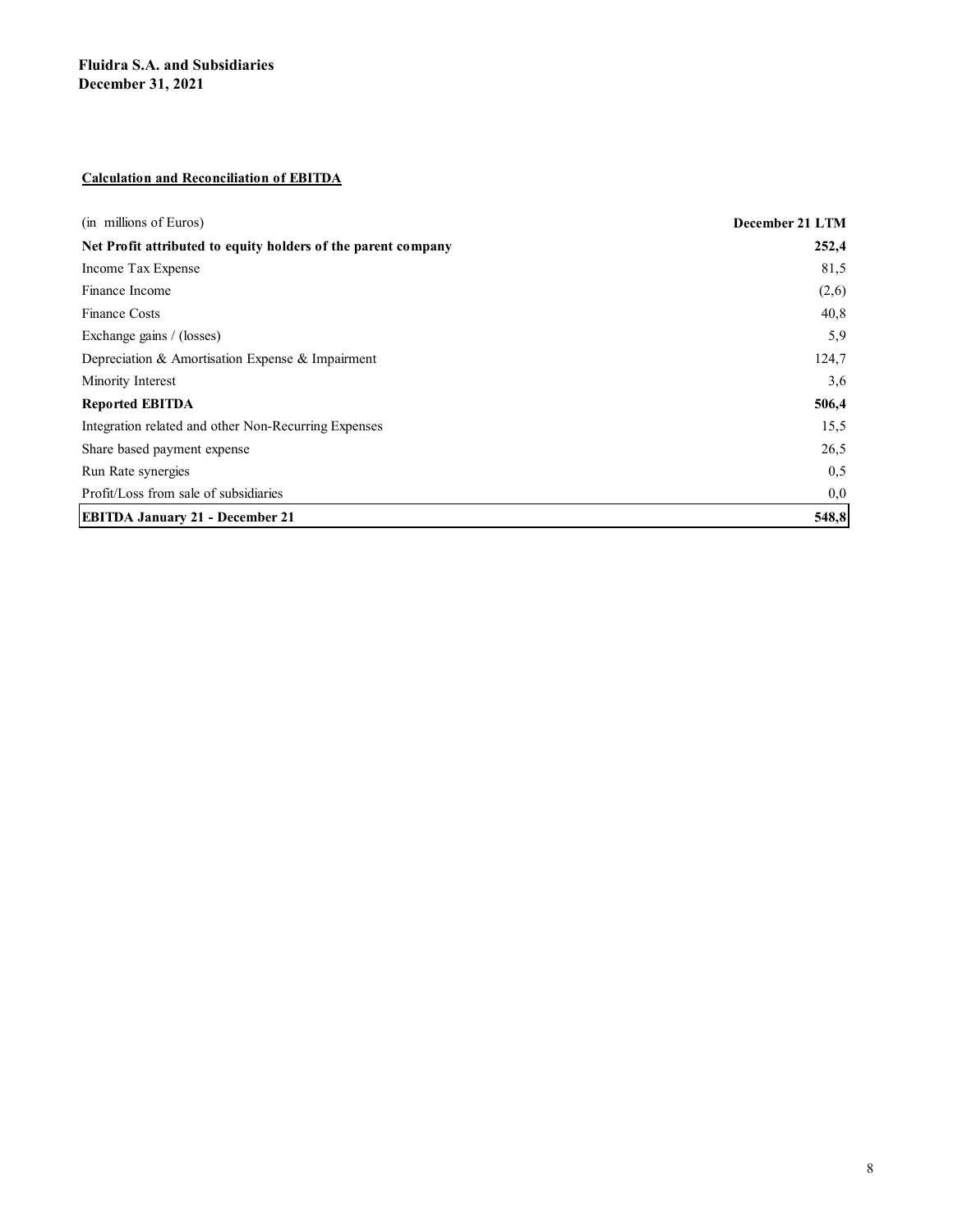| At 31         |  |
|---------------|--|
| December 2021 |  |
|               |  |
| 712,9         |  |
| 41,5          |  |
| 255,4         |  |
| 1009,7        |  |
| (11,7)        |  |
| 998,0         |  |
| 7,3           |  |
| 41,5          |  |
| 128,0         |  |
| 176,8         |  |
|               |  |
| 821,2         |  |
| 167,7         |  |
| 87,8          |  |
| 4,5           |  |
| 10,8          |  |
| (6,9)         |  |
| 96,2          |  |
| 901,8         |  |
|               |  |
|               |  |